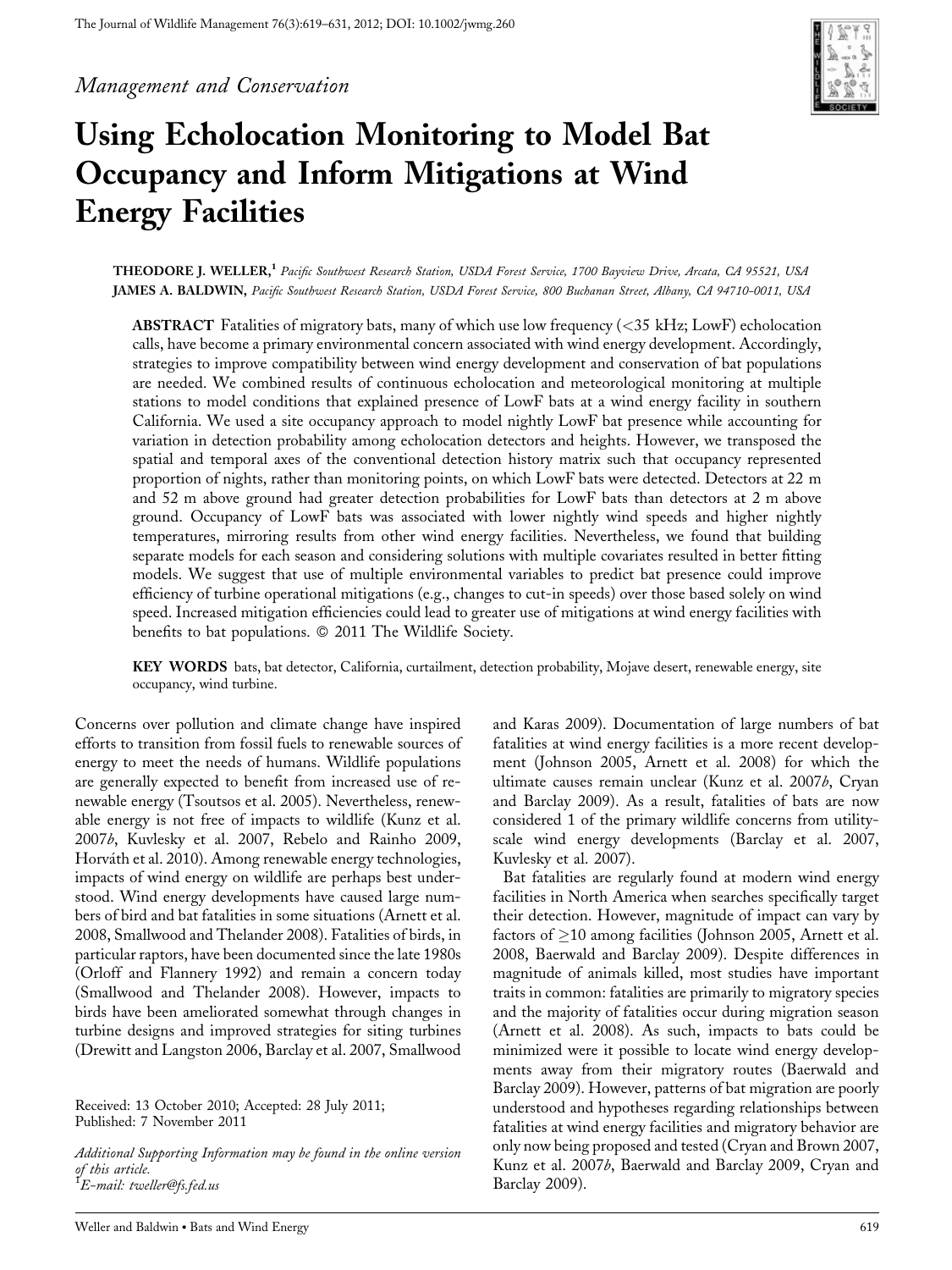Efforts to minimize conflicts between wildlife and wind energy development have focused on 2 areas: risk avoidance and impact mitigation. Risk avoidance involves conducting surveys prior to construction in order to avoid sites, or areas within sites, with high levels of usage by wildlife. Compiled at the landscape level these data could allow developers and regulators to compare relative level of risk among multiple sites; within a site, information could be used to avoid areas of highest risk to wildlife (Smallwood et al. 2009). The foundation of this approach is that low indices of activity prior to construction should translate to low fatality rates because fewer animals are available to be killed (Baerwald and Barclay 2009). Impact mitigation has focused on developing methods to reduce wildlife fatalities at operational wind facilities. Proposed mitigations often involve deterrent devices or changes in facility operations. Both strategies have been recommended to reduce bird fatalities at wind energy facilities (Drewitt and Langston 2006, Hüppop et al. 2006, Smallwood and Karas 2009). For bats, proposed mitigations include acoustic and electromagnetic deterrents (Kunz et al. 2007b, Nicholls and Racey 2009) as well as changes in turbine operations (Kunz et al. 2007b, Arnett et al. 2008). Changes in turbine cut-in speeds, the wind speed at which turbine blades begin to rotate and generate electricity, has reduced bat fatalities in 3 separate studies (Baerwald et al. 2009; Arnett et al. 2011; O. Behr, University of Erlangen, unpublished report) and, to date, is the only mitigation measure for bats that has been tested at operational wind facilities.

Previous experiments manipulated turbine operations in response to a single variable, wind speed (Baerwald et al. 2009, Arnett et al. 2011). This was logical because more bats are killed at lower wind speeds (Kunz et al. 2007b, Arnett et al. 2008); and this strategy was relatively easy to implement because modern wind turbines can be programmed to cut-in or cut-out based on minimum and maximum wind speeds respectively (Baerwald et al. 2009, Arnett et al. 2011). Nevertheless, it is well known that bat activity patterns are influenced by other meteorological factors (e.g., temperature) as well as time of year (Erkert 1982, Erickson and West 2002). For example, fatality risk might be low on cold nights when bat activity is depressed (Erkert 1982), even if wind speeds are low. On such nights, changes to cut-in speeds based solely on wind speed might do little to reduce fatality risk to bats.

The desert region of southern California has been used for utility-scale wind energy developments since the early-1980s. Currently southern California, and indeed many areas of the southwestern United States, is targeted for further wind energy development but there have been no published accounts of bat activity or fatalities from existing or proposed facilities in this region (Kunz et al.  $2007b$ ). Impacts to bats are of concern in this region because this area contains the country's highest diversity and abundance of bats and the United States distribution of several species is limited to this region (Humphrey 1975). Additionally, southern California is considered a wintering area for migratory tree bats in the genus Lasiurus (Cryan 2003) which are frequently killed at

wind energy developments elsewhere (Arnett et al. 2008). We speculated that bats might be active throughout winter in southern California due to relatively mild weather conditions and therefore may exhibit different seasonal activity patterns than those at wind energy facilities at higher latitudes.

We evaluated use of echolocation monitoring to address both risk avoidance and impact mitigation for bats at wind energy facilities. Although a variety of methods are useful for characterizing bat activity at wind energy developments (Kunz et al. 2007a), echolocation detectors are currently the most frequently employed because of their relatively low cost and capabilities for long-term deployment. The latter factor is extremely important because nightly bat activity levels vary greatly (Hayes 1997) and fatality events tend to be highly episodic (Arnett et al. 2008). Specific objectives of our study were to 1) characterize year round patterns of bat activity at a wind energy facility in southern California; 2) determine survey effort necessary to characterize bat activity levels at a wind energy facility in southern California; 3) model bat presence on-site with respect to date and meteorological conditions; and 4) determine whether incorporation of a full suite of meteorological conditions could improve predictions of bat presence.

## STUDY AREA

Our study area was the Dillon Wind Energy Facility (DWEF) approximately 15 km north of Palm Springs, California (Fig. 1). The site was within the San Gorgonio Pass Wind Resource Area, 1 of the oldest and largest wind energy developments in the world. Approximately 3,000 wind turbines of various ages, sizes, and models were located in the San Gorgonio Pass area. Our site was located at the northeastern extreme of the existing wind energy development. We conducted our study on 2 separate approximately  $2.5$ -km<sup>2</sup> parcels, on which 20 1-MW Mitsubishi turbines (Mitsubishi Heavy Industries, Ltd., Tokyo, Japan) were erected in each parcel during the study (Fig. 1). Turbine hub heights were 68 m with blade tip heights of 102 m. Turbine construction began in December 2007 and turbines began full operation on 26 March 2008.

The site lies at the northwestern extreme of the Colorado desert, within the Sonoran Basin and Range ecoregion (United States Environmental Protection Agency 2007). Topography at the site was nearly flat and sparsely vegetated by desert scrub communities typical of the Mojave and Sonoran deserts. The plant community on-site was  $<$ 2 m in height and dominated by creosote bush (Larrea tridentata) and white bursage (Ambrosia dumosa). Climate was characterized by hot dry summers with mean daily maximum temperatures  $>38^{\circ}$  C from June through September and relatively mild winters with mean nightly minimum temperatures  $>5^\circ$  C. Average annual rainfall in Palm Springs was 14 cm with the majority falling between December and February.

# METHODS

We monitored bat activity using ANABAT II echolocation detectors (Titley Scientific, Lawnton, Australia). We at-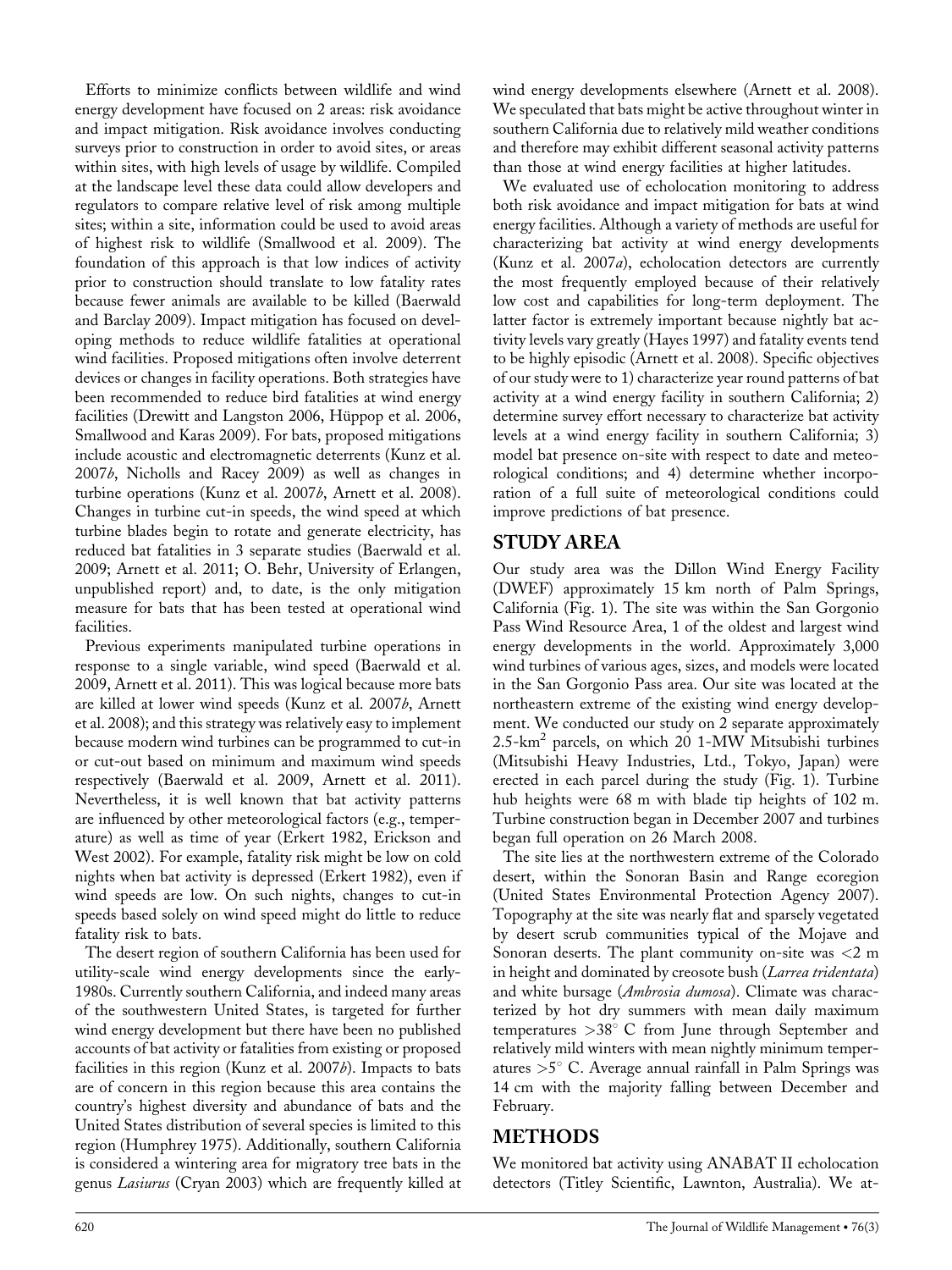

Figure 1. Location map and study design schematic for Dillon Wind Energy Facility, Riverside County, California. Echolocation detectors for bats were deployed on meteorological (MET) and portable towers prior to development (25 Oct 2007–25 Mar 2008) and during first year of site operations(26 Mar 2008– 31 Mar 2009).

tached detector microphones to 4 meteorological (MET) towers at 3 heights (2 m, 22 m, and 52 m above ground) and to 8 temporary towers at 2 heights (2 m and 22 m above ground) for a total of 12 towers and 28 detectors (Fig. 1). The site developer (Iberdrola Renewables) selected the number and position of MET towers to characterize the wind resource on site. We added temporary tower locations to achieve uniform coverage of echolocation monitors within both parcels (Fig. 1). Distances between towers ranged from 350 m to 1,260 m.

Detector microphones were housed in weather proof casings (bat hats; EME System, Berkeley, CA) and directed straight down to protect them from precipitation and dust. Polycarbonate sound reflector plates on the microphone enclosures were positioned at  $45^{\circ}$  below horizontal so that angle of call reception was upward at  $45^{\circ}$  (Weller and Zabel 2002). We oriented all microphones to the west, into the prevailing wind direction. We connected microphones via Canare LE5-C microphone cable (Canare Corporation of America, Totowa, NJ) to bat detectors and Compact Flash Zero-Crossing Analysis Interface Modules (CF ZCAIMs; Titley Scientific) which were housed on the ground in weather and dust proof containers. We installed pre-amp drivers in each microphone enclosure to prevent loss due to cable length. We calibrated detectors relative to one another using the methods of Larson and Hayes (2000) and switched microphones on individual towers among detectors at each visit, as a further bias-prevention measure. We programmed

detection systems to begin monitoring  $\geq 30$  min before sunset and continue until  $\geq$ 30 min after sunrise. We visited detector systems approximately every 2 weeks to download data and ensure proper operation.

With exception of occasional malfunctions, detectors on MET towers operated nightly for 17 months from 25 October 2007 through 31 March 2009. Detectors on temporary towers operated intermittently from 14 December 2007 through 21 May 2008 with exception of 1 that operated nightly from 15 March 2008 through 23 March 2009. We divided our continuous sampling into 7 time periods, each corresponding to a season of the year (Table 1), because activity levels, species composition, and ecological needs of bats were expected to vary among seasons. The 7 time periods included 1 partial and 1 full autumn period (periods 1 and 5), 2 full winter periods (periods 2 and 6), 1 full and 1 partial spring period (periods 3 and 7), and 1 full summer period (period 4). Trends in bat activity corresponded well with dates selected to divide time periods (T. J. Weller, U. S. Department of Agriculture Forest Service, unpublished data).

Compact flash cards in CF ZCAIMs stored recordings of echolocation calls. We downloaded cards and viewed resulting time versus frequency sonograms using program ANALOOKW (version 3.7j; Titley Scientific). We defined bat passes as either a series of  $\geq$  2 echolocation calls each with duration  $\geq$  ms or a single echolocation call with duration 5 ms. Potential bat echolocations were separated from non-bat ultrasound via use of 2 filters. The first filter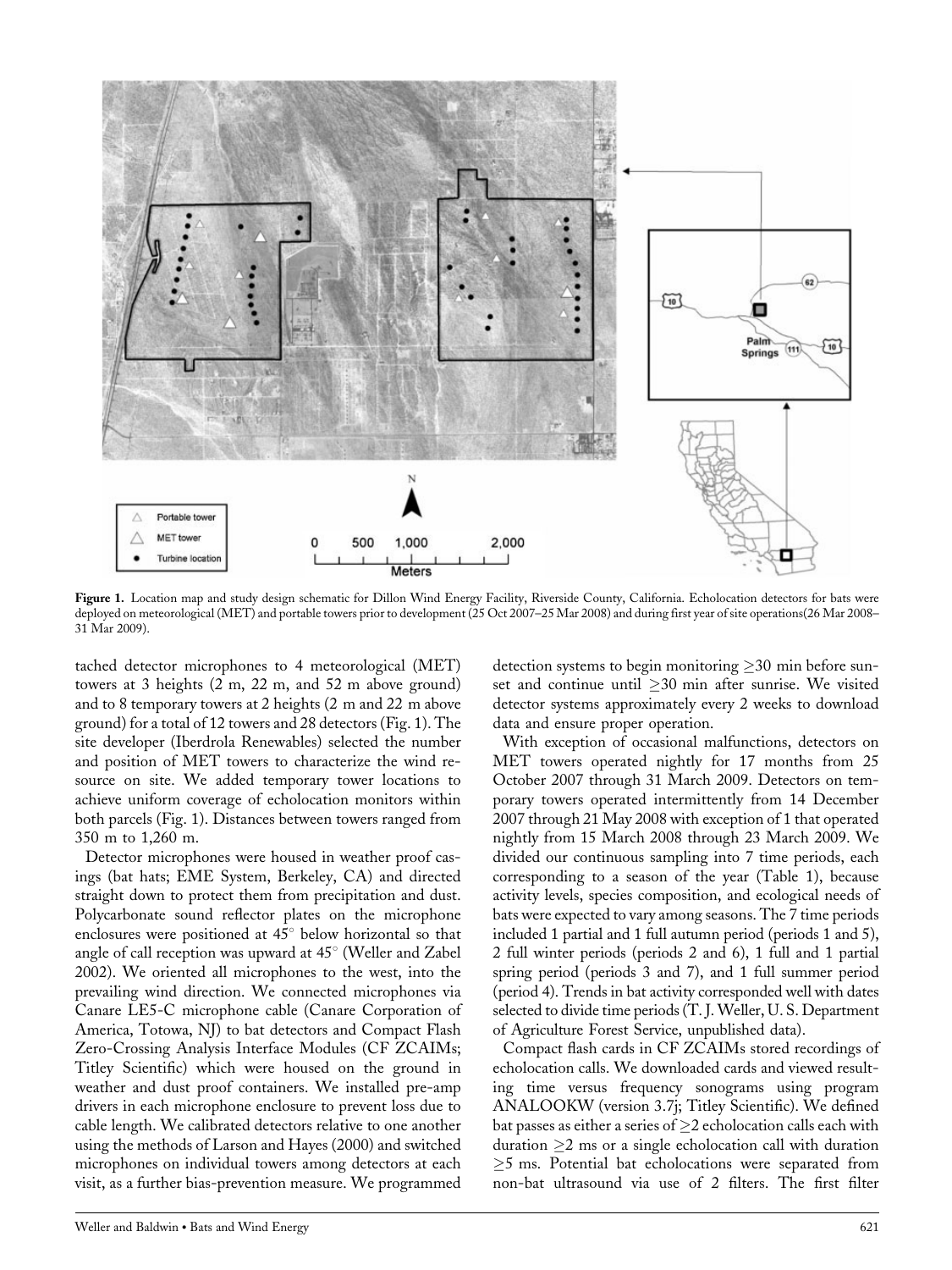Table 1. Allocation of bat echolocation monitoring effort at Dillon Wind Energy Facility, Riverside County, California.

|                                      | Time period |             |             |             |             |             |             |
|--------------------------------------|-------------|-------------|-------------|-------------|-------------|-------------|-------------|
|                                      |             |             |             |             |             |             |             |
| Start date                           | 25 Oct 2007 | 16 Nov 2007 | 16 Feb 2008 | 18 May 2008 | 17 Aug 2008 | 16 Nov 2008 | 16 Feb 2009 |
| End date                             | 15 Nov 2007 | 15 Feb 2008 | 17 May 2008 | 16 Aug 2008 | 15 Nov 2008 | 15 Feb 2009 | 31 Mar 2009 |
| Nights                               | 22          | 92          | 92          | 91          | 91          | 92          | 44          |
| Detector nights                      | 205         | 1,500       | 1,517       | 1,128       | 1,031       | 1,107       | 471         |
| Mean wind speed $(m/s)^a$            | 5.07        | 5.22        | 9.06        | 9.45        | 6.35        | 4.86        | 8.20        |
| Mean temperature $({}^{\circ}C)^{a}$ | 21.1        | 11.4        | 17.8        | 28.9        | 25.6        | 13.4        | 15.2        |

<sup>a</sup> Mean of 92 values measured every 10 min between 1610 hours and 0730 hours.

identified sounds with frequencies  $\geq$ 20 kHz and durations  $>$ 2 ms. The second filter identified sounds  $\geq$ 7 kHz and durations  $\geq$ 5 ms. This second filter was designed to identify potential echolocation calls of southern California bat species that echolocate at low frequencies (e.g., family Molossidae) as they flew in open space. We visually inspected each file that passed either filter to determine whether it was a bat pass. We categorized bat passes as to whether they were produced by high  $(235 \text{ kHz}, \text{ hereafter} \text{ HiF})$  or low (<35 kHz; LowF) frequency echolocating bats, based on minimum frequency. We established this distinction because most migratory species use LowF echolocation calls.

To understand the species composition of LowF and HiF groups we attempted to assign each bat pass to species. We developed a key that used visual inspection of quantitative (e.g., minimum frequency) and qualitative (e.g., shape) parameters of echolocation calls to assign them to species. We assigned 77% of HiF bat passes to species, all but 1 (Lasiurus blossevillii) of which was identified as Parastrellus hesperus. We assigned 22% of LowF bat passes to species. LowF bat passes identified to species were comprised of Tadarida brasiliensis (61.3%), Nyctinomops femorosaccus (16.0%), L. cinereus (12.8%), Eumops perotis (5.8%), Eptesicus fuscus  $(1.8\%)$ , and L. xanthinus  $(1.2\%)$ . We were not able to assign the remaining 78% of LowF bat passes to species because of overlapping call characteristics between species (e.g.,  $T$ . brasiliensis and  $E$ . fuscus) and fragmentary call files that result from remote recording (O'Farrell et al. 1999). High frequency bat passes were not recorded between 15 November and 15 February and HiF bat pass rate varied from 0.02 to 0.18 bat passes/detector night (dn) during nonwinter time periods. A separate study estimated fatalities during the first year of operations at DWEF (Chatfield et al. 2009) and all of the species found as fatalities use LowF calls. Therefore, our analyses focused on modeling seasonal and meteorological conditions which predicted presence of LowF bats.

Low levels and intermittent patterns of echolocation activity at DWEF made it clear that our primary concern should be distinguishing nights on which LowF bat passes were recorded from those in which they were not. Even on nights when LowF bat passes were recorded, they were usually only recorded by a subset of detectors. Thus, we employed a siteoccupancy approach that allowed us to estimate probability of LowF bat presence on a given night while accounting for LowF bat passes being recorded by <100% of detectors on site (MacKenzie et al. 2002). Conventionally, the site occu-

pancy approach has used multiple visits to a site to create a detection history that allows detection probability to be incorporated into estimates of proportion of sites occupied using a maximum likelihood approach (MacKenzie et al. 2002). However, the echolocation detection systems we used operated continuously over long periods of time, thereby negating concerns about temporal variability in detection probability. Hence, variability in our ability to characterize LowF bat presence occurred over space rather than time (i.e., among detector locations). Therefore, we transposed the standard detection history matrix such that individual nights composed rows, and columns were populated according to whether bat passes were recorded (1) or not recorded (0) at each operational detector. Occupancy analysis readily accommodates missing data (MacKenzie et al. 2002), which is important because failures of echolocation detectors in field settings are common.

We estimated both presence and detection probability as a function of covariates (MacKenzie et al. 2002) for time periods 2–6. We included detection probability as a function of detector height in all models and evaluated all possible combinations of mean nightly wind speed (m/s), wind direction, temperature  $(^\circ \text{ C})$ , and proportion of moon illuminated as predictors of presence of LowF bat passes. Ambient temperature, wind speed, and wind direction were recorded every 10 min from instruments 30 m above ground on each of the 4 MET towers. We calculated mean nightly values for meteorological variables as the mean of 92 measures between 1610 hours and 0730 hours at all 4 MET towers. We obtained nightly proportion of moon illuminated from the United States Naval Observatory Portal (http://aa.usno. navy.mil/data/docs/MoonFraction.php). Because mean nightly wind direction is a circular variable (e.g., difference between 359 $^{\circ}$  and 1 $^{\circ}$  is 2 $^{\circ}$ ), we included it as a covariate by inserting both sine and cosine of the unit vector, in radians, into models (Batschelet 1981). Both sine and cosine terms were necessary because inclusion of only 1 would describe 2 different directions (i.e., cos  $270^{\circ} = \cos 90^{\circ}$ ). We expected bat activity patterns to change over the course of a time period, irrespective of meteorological conditions, so we also included ordinal date, within time period, as a covariate. We included both linear and quadratic (sum of date  $+$  date<sup>2</sup>) forms of ordinal date in our models to account for nonlinear relationships (e.g., peaks mid-time period). Because date was included both individually and as part of the quadratic form, it appeared in 32 models per time period, whereas date<sup>2</sup> appeared in 16. We evaluated 48 models per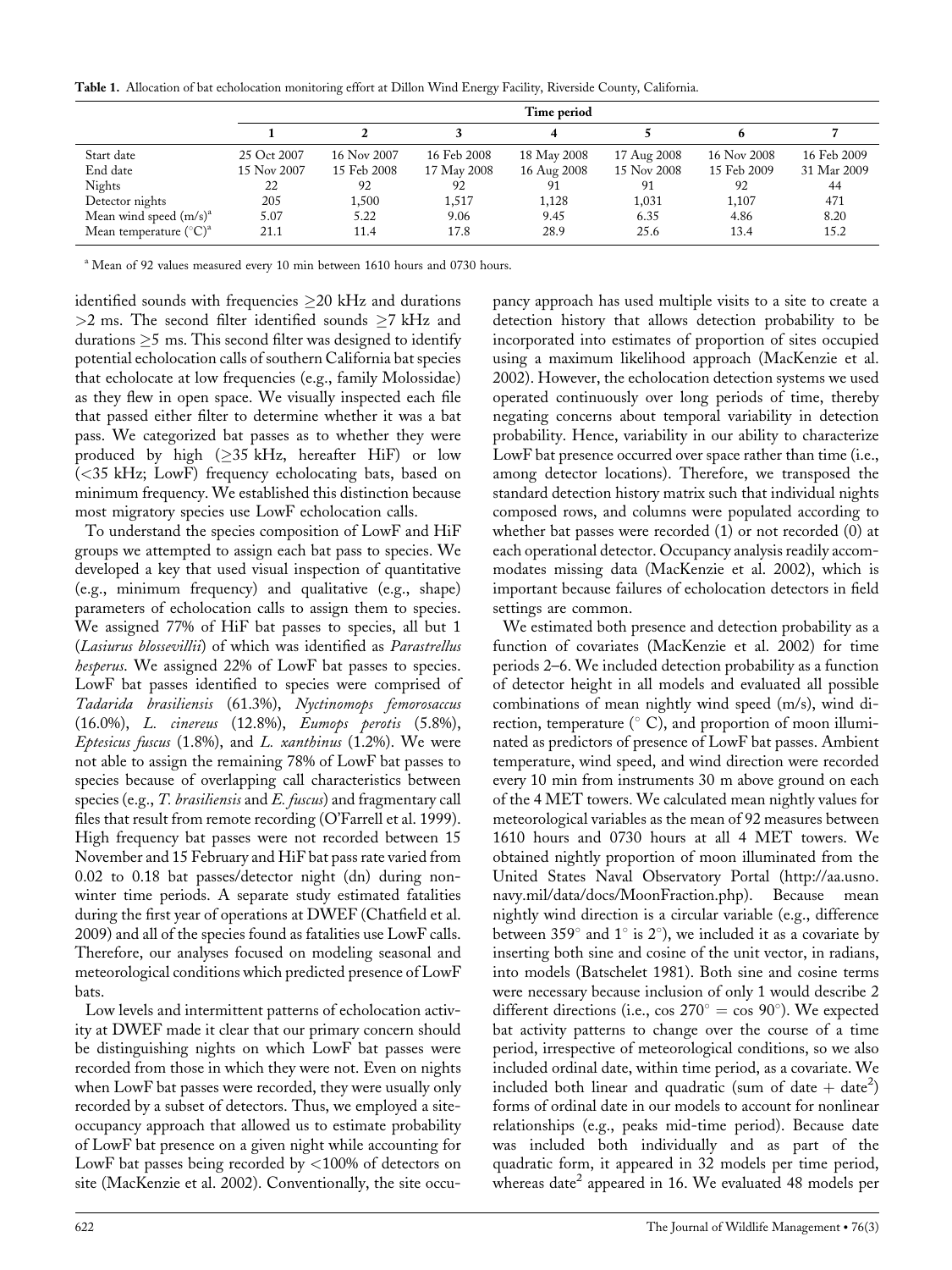time period. Models were batch-executed in SAS version 9.2 (SAS Institute, Inc., Cary, NC) using a custom script that used the maximum likelihood estimation capabilities of PROC NLMIXED. Function convergence was attempted over 20,000 iterations. One model in each of time periods 1 and 7 failed to converge and these were removed from model ranking and weighting calculations.

We ranked models using bias-corrected Akaike's Information Criterion ( $AIC<sub>c</sub>$ ; see Burnham and Anderson 2002) and calculated Akaike weights for each model. We present parameter estimates, odds ratios, detection, and occupancy probabilities as model-averaged values over the full set of models in each time period. We calculated relative importance of each predictor variable by summing Akaike weights over all models in which it appeared (Burnham and Anderson 2002). We normalized relative importance values by multiplying them by the total number of models  $(n = 48)$  and dividing by the number of models in which a variable was included (Burnham and Anderson 2002:169). We considered variables with normalized importance values >1.0 to be the most important variables for a time period. Further, we considered individual variables that had model-averaged odds ratios with 95% confidence intervals that did not overlap 1 to have the strongest support. Odds ratios for a unit increase in ordinal date  $(data + date^2)$  and wind direction (cos and sin) were each functions of 2 variables and a unique odds ratio was produced for each unit change (e.g., day 1 to day 2 odds ratio differs from day 2 to day 3). We present the mean odds ratio for wind direction and ordinal day in each time period and calculated upper and lower confidence intervals for the time period as the mean proportion of individual odds ratios represented by upper and lower confidence limits. We created an interactive plot to visualize changes in probability of LowF bat presence  $(\psi)$  in response to multiple variables and to understand interactions among multiple covariates (http://www.fs. fed.us/psw/topics/wildlife/bat/batprob.shtml). We also created static plots of predicted probability values as a function of 2 variables by multiplying model-averaged parameter estimates for these variables by the range of values observed during a time period while holding remaining variables at their mean for the time period. We used the formula  $p^* = 1 - (1 - \hat{p})^K$ , where  $\hat{p}$  is detection probability for a single echolocation detector and  $K =$  number of echolocation detectors (MacKenzie and Royle 2005), to estimate mean number of echolocation recorders required to obtain a 95% probability of detection when LowF bats were present.

We evaluated prediction success of our models by comparing predicted probabilities  $(\psi)$  to nights when LowF bat passes were and were not recorded at DWEF by any detector. We applied model-averaged parameter estimates to the combination of meteorological conditions that occurred each night to estimate nightly probability of LowF bat presence in each full time period (periods 2–6). We divided probability classes into 5 equally sized bins then determined the proportion of nights in which LowF bats were and were not recorded that occurred within each bin (Boyce et al. 2002, Hirzel et al. 2006). If a model had good predictive capabilities,  $\hat{\psi}$  would be greater on nights when LowF bat

passes were recorded and lesser on nights when LowF bat passes were not recorded. We selected this method because it does not require use of an arbitrary cut-off threshold (e.g.,  $\hat{\psi} > 0.5$ ) to assign correct classification (Hirzel et al. 2006). We used area under the curve (AUC; Fielding and Bell 1997) to quantitatively assess classification success.

## RESULTS

On average, 13.3 (range 0–25) detectors per night were operational over a 17-month period at DWEF (Table 1). We recorded 1,798 LowF bat passes and 523 HiF bat passes during 6,959 detector nights (dn) for a mean rate of 0.26 and 0.08 bat passes/dn, respectively. Pass rates of LowF bats varied from 0.01 bat passes/dn in time period 2 to 0.62 bat passes/dn during time period 7 (Table 2). We recorded LowF bat passes on 18.5–69.6% of nights (Table 2). Excluding winter seasons (periods 2 and 6), LowF bat passes were recorded on 57.2% of nights. After accounting for variability in detection probability, we estimated LowF bats were present on 32.1–77.8% of nights depending on time period (Table 2).

Although all LowF species we identified, with exception of L. xanthinus, were recorded by microphones at 2 m, overall LowF bat passes rates increased with detector height from 2 m (0.14 bat passes/dn) to 22 m (0.26 bat passes/dn) to 52 m (0.43 bat passes/dn). Further, passes of LowF bats comprised 49.2%, 83.6%, and 98.5% of bat passes recorded at 2 m, 22 m, and 52 m, respectively. Detection probabilities ranged from  $0.027$  (SE = 0.014) at 2 m during time period 2 to 0.564 ( $SE = 0.032$ ) at 52 m during period 3 (Fig. 2). In other words, the probability of detecting LowF bats, given they were present, with a single detector ranged from 3% to 56% depending on time period and height of detector. Detection probabilities for LowF bats were greater at 22 m and 52 m than 2 m in all time periods with no overlap in confidence intervals during time periods 3–5 (Fig. 2). Detection probabilities at 22 m and 52 m were similar in all time periods except period 3 where they were greater at 52 m Excluding winter time periods, the mean number of detectors at 52 m required to achieve a 95% probability of detection ranged from 4 in period 3 to 14 in period 4. However, for detectors at 2 m obtaining a 95% probability of detection, when LowF bats were present, would have required from 10 to >30 detectors depending on time period.

Table 2. Number of low frequency (<35 kHz) bat passes per detector night (dn) and observed and estimated proportion (with lower [LCL] and upper [UCL] confidence limits) of nights with bat activity  $(\hat{\psi})$  at Dillon Wind Energy Facility, Riverside County, California 25 October 2007–31 March 2009. Time periods defined in Table 1.

| Time<br>period | Passes/dn | $\psi$ (obs) | $\ddot{\psi}$ | LCL $\hat{\psi}$ | UCL $\hat{\psi}$ |
|----------------|-----------|--------------|---------------|------------------|------------------|
| 1              | 0.19      | 0.636        | 0.679         | 0.618            | 0.740            |
| 2              | 0.01      | 0.185        | 0.321         | 0.291            | 0.351            |
| 3              | 0.51      | 0.696        | 0.696         | 0.678            | 0.714            |
| 4              | 0.19      | 0.659        | 0.778         | 0.752            | 0.803            |
| 5              | 0.38      | 0.659        | 0.706         | 0.684            | 0.727            |
| 6              | 0.05      | 0.272        | 0.527         | 0.526            | 0.528            |
| 7              | 0.62      | 0.545        | 0.557         | 0.535            | 0.578            |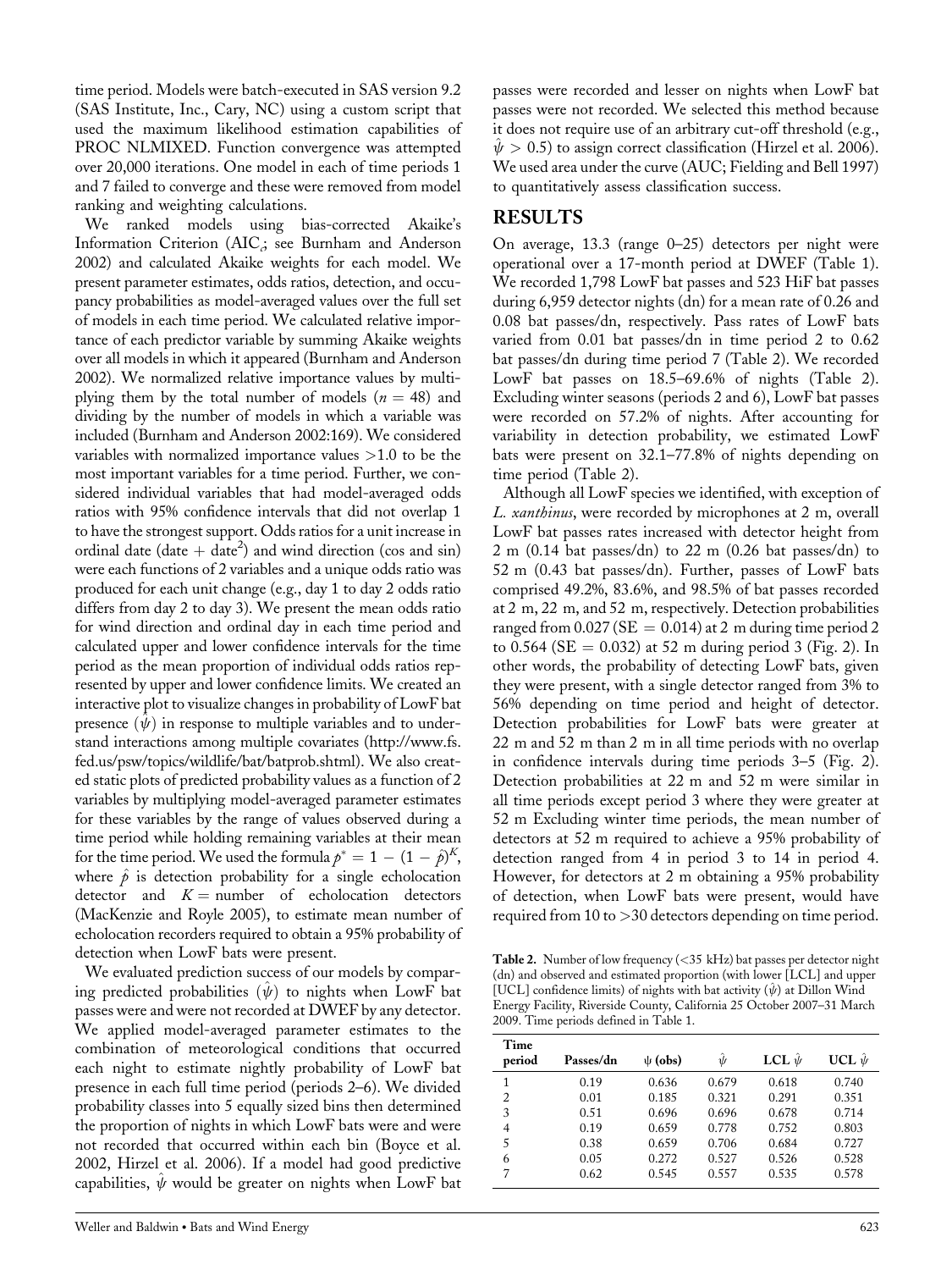

Figure 2. Model-averaged estimated detection probabilities  $(\pm SE)$  for low frequency (<35 kHz) bat passes using ANABAT echolocation detectors deployed at 3 heights above ground level at Dillon Wind Energy Facility, Riverside County, California. Time periods as defined in Table 1.

The top-ranked models for explaining presence of LowF bat passes had weights ranging from 0.167 to 0.460 indicating relatively high model uncertainty in all time periods (Table 3, see Table S1 available online at www. onlinelibrary.wiley.com for the 95% confidence set of models). Nevertheless, in most time periods, 1–3 variables were heavily represented among the top models. Mean wind speed had the highest relative importance for predicting LowF bat activity in all but periods 4 and 6 (Table 4). Mean wind speed and temperature had the highest and second ranked relative importance, respectively in time periods 2, 3, and 7. Mean nightly wind speeds were lower on nights when LowF bat passes were recorded than on nights when they were not in all time periods; however, confidence intervals overlapped in

time periods 1 and 6 (Fig. 3A). Though there were overlaps in confidence intervals in most time periods, mean nightly temperatures were higher on nights when LowF bat passes were recorded in all but time period 6 (Fig. 3B). Ordinal date had the highest relative importance in periods 4 and 6 and high relative importance in periods 5 and 7. In periods 4–7, the quadratic form of ordinal date provided a better fit to the data than did the linear form (Table 4). Proportion of moon illumination was important for predicting bat activity in time periods 3, 4, 6, and 7. Our confidence was highest for models where we had data for a full season (time periods 2–6) and where variables with high relative importance also had odds ratio confidence intervals that did not overlap 1 (Table 4; time periods 2, 3, 5).

Understanding the impact of multiple variables on predicted probability of LowF bat presence  $(\hat{\psi})$  can best be visualized via the use of interactive plots (http://www.fs. fed.us/psw/topics/wildlife/bat/batprob.shtml). Nevertheless, evaluating models using pairs of variables, while holding others at their mean for the time period, provided interesting insights into how individual variables affected  $\hat{\psi}$  and how threshold values varied among periods (Figs. 4 and 5). For instance, wind speed and temperature were the 2 most important predictors of LowF bat presence in time periods 2 and 3. However, values of  $\psi$  increased more gradually over time and were lesser for a particular temperature in period 2 compared to period 3 (Fig. 4). Although date within time period did not always have high relative importance, it interacted with meteorological conditions to impact  $\dot{\psi}$  in most seasons (e.g., Fig. 5). Peak probabilities occurred in the middle of time period 3 (Fig. 5A) but at the beginning of period 5 (Fig. 5B).

Table 3. Top-ranked models of low frequency bat occupancy ( $\psi$ ) and detection probability (p) at Dillon Wind Energy Facility, Riverside County, California during 5 time periods from 16 Nov 2007–15 Feb 2009. We present models within 2 bias-corrected Akaike's Information Criterion points (<2  $\Delta AIC_c$ ) of the model with the lowest AIC<sub>c</sub>.  $K =$  number of estimable parameters,  $\omega_i =$  Akaike weights of individual model, and Cum wt. = cumulative Akaike weights of the top-ranked models.

| Time period <sup>a</sup> | Model <sup>b</sup>                                            | K | $AIC_c$  | $\triangle AIC_c$ | $\omega_i$ | Cum wt. |
|--------------------------|---------------------------------------------------------------|---|----------|-------------------|------------|---------|
| $\overline{c}$           | $\psi$ (ws + temp) $\rho$ (ht)                                | 3 | 242.595  | 0.000             | 0.312      | 0.312   |
|                          | $\psi$ (ws + temp + wd) $\rho$ (ht)                           | 5 | 244.301  | 1.706             | 0.133      | 0.444   |
|                          | $\psi$ (ws + temp + moon) $p$ (ht)                            | 4 | 244.488  | 1.894             | 0.121      | 0.565   |
| 3                        | $\psi$ (ws + temp + moon) $p(ht)$                             | 4 | 1397.123 | 0.000             | 0.313      | 0.313   |
|                          | $\psi$ (ws + temp + date + date <sup>2</sup> + moon) $p$ (ht) | 6 | 1398.303 | 1.180             | 0.174      | 0.487   |
|                          | $\psi$ (ws + temp + date + moon) $p(ht)$                      |   | 1398.530 | 1.407             | 0.155      | 0.641   |
|                          | $\psi$ (ws + temp + wd + moon) $p(ht)$                        | 6 | 1398.622 | 1.498             | 0.148      | 0.789   |
| 4                        | $\psi$ (date + date <sup>2</sup> + wd + moon) $p$ (ht)        | 6 | 784.506  | 0.000             | 0.263      | 0.263   |
|                          | $\psi(ws + date + date^2 + wd + moon) p(ht)$                  |   | 785.232  | 0.725             | 0.183      | 0.447   |
|                          | $\psi$ (date + date <sup>2</sup> + wd) $p$ (ht)               | 5 | 785.872  | 1.366             | 0.133      | 0.580   |
| 5                        | $\psi$ (ws + date + date <sup>2</sup> ) $\rho$ (ht)           | 4 | 873.035  | 0.000             | 0.167      | 0.167   |
|                          | $\psi$ (ws + date) $p$ (ht)                                   |   | 873.267  | 0.232             | 0.149      | 0.315   |
|                          | $\psi$ (ws + date + date <sup>2</sup> + moon) $p$ (ht)        | 5 | 874.215  | 1.180             | 0.092      | 0.408   |
|                          | $\psi$ (ws + temp + date) $\rho$ (ht)                         |   | 874.496  | 1.461             | 0.080      | 0.488   |
|                          | $\psi$ (ws + temp + date + date <sup>2</sup> ) $\rho$ (ht)    | 5 | 874.508  | 1.473             | 0.080      | 0.568   |
|                          | $\psi$ (ws + temp + date + date <sup>2</sup> + moon) $p$ (ht) | 6 | 874.719  | 1.684             | 0.072      | 0.640   |
|                          | $\psi$ (ws + temp) $\rho$ (ht)                                | 3 | 874.978  | 1.943             | 0.063      | 0.703   |
| 6                        | $\psi(\text{wd} + \text{date} + \text{moon}) p(\text{ht})$    | 5 | 299.259  | 0.000             | 0.460      | 0.460   |
|                          | $\psi(wd + date + moon + ws) p(ht)$                           | 6 | 299.687  | 0.428             | 0.372      | 0.832   |

<sup>a</sup> Time periods as defined in Table 1.

 $b$  ws  $=$  mean nightly wind speed (m/s); temp  $=$  mean nightly temperature (°C); date  $=$  ordinal date within time period; wd  $=$  wind direction: entered into a model as sin and cos components; moon  $=$  proportion of moon illuminated.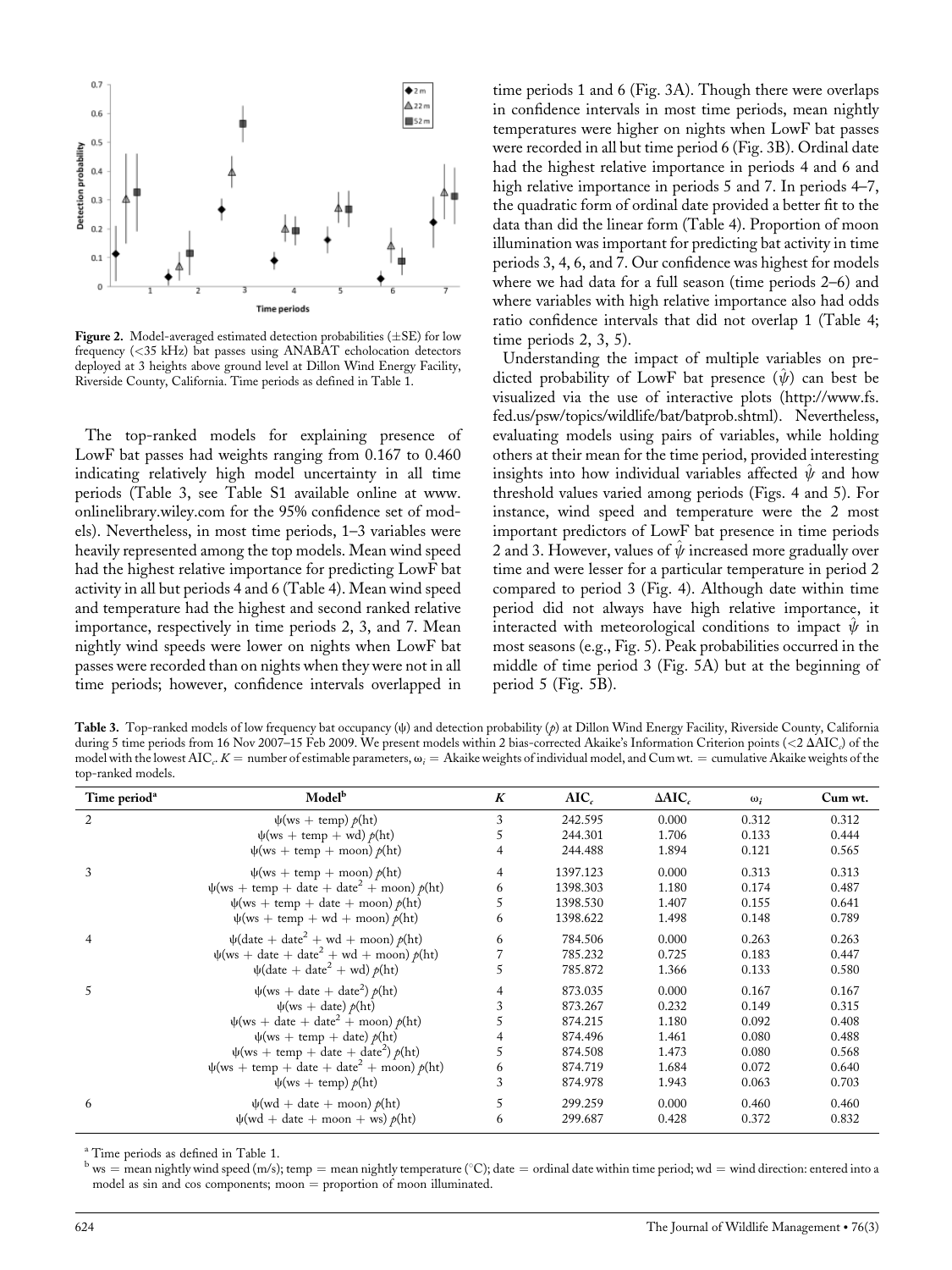|      | Table 4. Model-averaged parameter estimates, unconditional standard errors, odds ratios with 95% confidence intervals, and relative importance of variables |
|------|-------------------------------------------------------------------------------------------------------------------------------------------------------------|
|      | resulting from 48 models of nightly low frequency (<35 kHz) bat occupancy at Dillon Wind Energy Facility, Riverside County, California 25 Oct 2007-31 Mar   |
| 2009 |                                                                                                                                                             |

| Time<br>period <sup>a</sup> | Variable <sup>b</sup> | Coeff.                    | SE                     | Odds ratio | CI                            | Importance           |
|-----------------------------|-----------------------|---------------------------|------------------------|------------|-------------------------------|----------------------|
| $\mathbf{1}$                | Wind speed            | $-0.560$                  | 0.411                  | 0.571      | 0.255, 1.279                  | $0.568$ <sup>c</sup> |
|                             | Temp                  | 0.431                     | 0.324                  | 1.538      | 0.814, 2.905                  | 0.245                |
|                             | Date                  | $-1.017$                  | 0.806                  | 0.640      | 0.267, 1.700                  | 0.377                |
|                             | Date <sup>2</sup>     | 0.124                     | 0.010                  |            |                               | 0.070                |
|                             | CosWindDir            | 11.268                    | 8.297                  | 1.013      | 0.791, 1.312                  | 0.036                |
|                             | SinWindDir            | $-6.462$                  | 7.844                  |            |                               | 0.036                |
|                             | Moon                  | 11.210                    | 7.023                  | 1.119      | 0.975, 1.284                  | 0.294                |
| $\overline{2}$              | Wind speed            | $-0.455$                  | 0.207                  | 0.634      | 0.423, 0.952                  | 0.909 <sup>c</sup>   |
|                             | Temp                  | 0.345                     | 0.163                  | 1.412      | 1.025, 1.945                  | $0.935$ <sup>c</sup> |
|                             | Date                  | $-0.009$                  | 0.012                  | 0.998      | 0.983, 1.014                  | 0.295                |
|                             | Date <sup>2</sup>     | $3.0\,\times\,10^{-4}$    | $7.0\,\times\,10^{-5}$ |            |                               | 0.079                |
|                             | CosWindDir            | 1.757                     | 0.384                  | 1.000      | 0.989, 1.012                  | 0.331                |
|                             | SinWindDir            | 0.099                     | 0.271                  |            |                               | 0.331                |
|                             | Moon                  | $-0.844$                  | 0.349                  | 0.992      | 0.985, 0.998                  | 0.278                |
| 3                           | Wind speed            | $-0.553$                  | 0.172                  | 0.575      | 0.411, 0.807                  | 1.000 <sup>c</sup>   |
|                             | Temp                  | 0.444                     | 0.161                  | 1.558      | 1.138, 2.135                  | $0.959^{\rm c}$      |
|                             | Date                  | 0.097                     | 0.049                  | 1.037      | 0.986, 1.092                  | 0.523                |
|                             | Date <sup>2</sup>     | $-0.001$                  | $2.2\,\times\,10^{-4}$ |            |                               | 0.290                |
|                             | CosWindDir            | $-4.531$                  | 0.881                  | 1.002      | 0.976, 1.028                  | 0.239                |
|                             | SinWindDir            | 1.523                     | 0.728                  |            |                               | 0.239                |
|                             | Moon                  | $-3.287$                  | 1.268                  | 0.968      | 0.944, 0.992                  | 0.889c               |
| $\overline{4}$              | Wind speed            | $-0.320$                  | 0.125                  | 0.726      | 0.568, 0.928                  | 0.402                |
|                             | Temp                  | 0.197                     | 0.081                  | 1.218      | 1.040, 1.426                  | 0.308                |
|                             | Date                  | $-0.670$                  | 0.463                  | 1.807      | 0.914, 4.617                  | 0.993c               |
|                             | Date <sup>2</sup>     | 0.013                     | 0.007                  |            |                               | 0.936 <sup>c</sup>   |
|                             | CosWindDir            | 22.487                    | 11.047                 | 1.223      | 0.682, 2.307                  | 0.850 <sup>c</sup>   |
|                             | SinWindDir            | 47.294                    | 24.487                 |            |                               | 0.850 <sup>c</sup>   |
|                             | Moon                  | $-4.246$                  | 1.942                  | 0.958      | 0.923, 0.996                  | $0.672^{\circ}$      |
| 5                           | Wind speed            | $-0.488$                  | 0.169                  | 0.614      | 0.441, 0.855                  | 0.999c               |
|                             | Temp                  | 0.143                     | 0.047                  | 1.154      | 1.051, 1.266                  | 0.434                |
|                             | Date                  | $-8.3 \times 10^{-4}$     | 0.053                  | 0.955      | 0.897, 1.018                  | 0.891 <sup>c</sup>   |
|                             | Date <sup>2</sup>     | $-9.1$ $\times$ $10^{-4}$ | $3.0\,\times\,10^{-4}$ |            |                               | 0.484 <sup>c</sup>   |
|                             | CosWindDir            | 1.585                     | 0.220                  | 1.000      | 0.994, 1.006                  | 0.194                |
|                             | SinWindDir            | $-0.147$                  | 0.117                  |            |                               | 0.194                |
|                             | Moon                  | 1.234                     | 0.492                  | 1.012      | 1.003, 1.022                  | 0.319                |
| 6                           | Wind speed            | $-0.137$                  | 0.053                  | 0.872      | 0.786, 0.968                  | 0.258                |
|                             | Temp                  | $-0.020$                  | 0.031                  | 0.980      | 0.922, 1.042                  | 0.216                |
|                             | Date                  | $-0.060$                  | 0.094                  | 1.158      | 0.978, 1.378                  | 0.999c               |
|                             | Date <sup>2</sup>     | 0.002                     | 0.001                  |            |                               | 0.958c               |
|                             | CosWindDir            | $-3.955$                  | 2.365                  | 1.003      | 0.929, 1.085                  | 0.959c               |
|                             | SinWindDir            | 5.290                     | 2.459                  |            |                               | 0.959 <sup>c</sup>   |
|                             | Moon                  | $-13.817$                 | 6.730                  | 0.871      | 0.763, 0.994                  | 0.989c               |
| $\overline{7}$              | Wind speed            | $-4.884$                  | 4.856                  | 0.007      | $5.56 \times 10^{-7}$ , 102.9 | 1.000 <sup>c</sup>   |
|                             | Temp                  | 1.087                     | 0.673                  | 2.966      | 0.794, 11.08                  | 0.951c               |
|                             | Date                  | 3.812                     | 3.417                  | 6.682      | 0.965, 611.8                  | 0.817c               |
|                             | Date <sup>2</sup>     | $-0.095$                  | 0.057                  |            |                               | 0.644c               |
|                             | CosWindDir            | 7.491                     | 0.621                  | 1.013      | 0.979, 1.048                  | 0.066                |
|                             | SinWindDir            | $-11.066$                 | 1.345                  |            |                               | 0.066                |
|                             | Moon                  | 13.528                    | 5.056                  | 1.145      | 1.037, 1.264                  | $0.455$ <sup>c</sup> |

<sup>a</sup> Time periods as defined in Table 1.

 $b$  Wind speed = mean nightly wind speed (m/s); Temp = mean nightly temperature (°C); Date = ordinal date within time period, odds ratio calculated as mean of 1-night increments in date and date<sup>2</sup> over course of the Time Period; CosWindDir = mean cosine of nightly wind direction; SinWindDir = mean sine of nightly wind direction, odds ratio calculated as mean of  $1^{\circ}$  increments in wind direction; Moon = nightly proportion of moon illuminated.<br>
"Relative importance values > expected based on number of models in wh

Our models were relatively successful at classifying nights when LowF bat passes were recorded and not recorded at DWEF (Fig. 6). On nights when LowF bats were recorded in the field, the highest proportion of estimates had  $\hat{\psi} > 0.8$ in time periods 2–6 (Fig. 6). Similarly on nights when LowF bats were not recorded in the field, the highest proportion of estimates had  $\hat{\psi} < 0.2$  in all but period 3 (Fig. 6). AUC values ranged from 0.76 to 0.84 in all but period 3 (AUC =  $0.\overline{69}$ ). That is, nights when a LowF bat pass was recorded had a  $>76\%$  chance of having a greater  $\hat{\psi}$  value than nights when LowF bat passes were not recorded.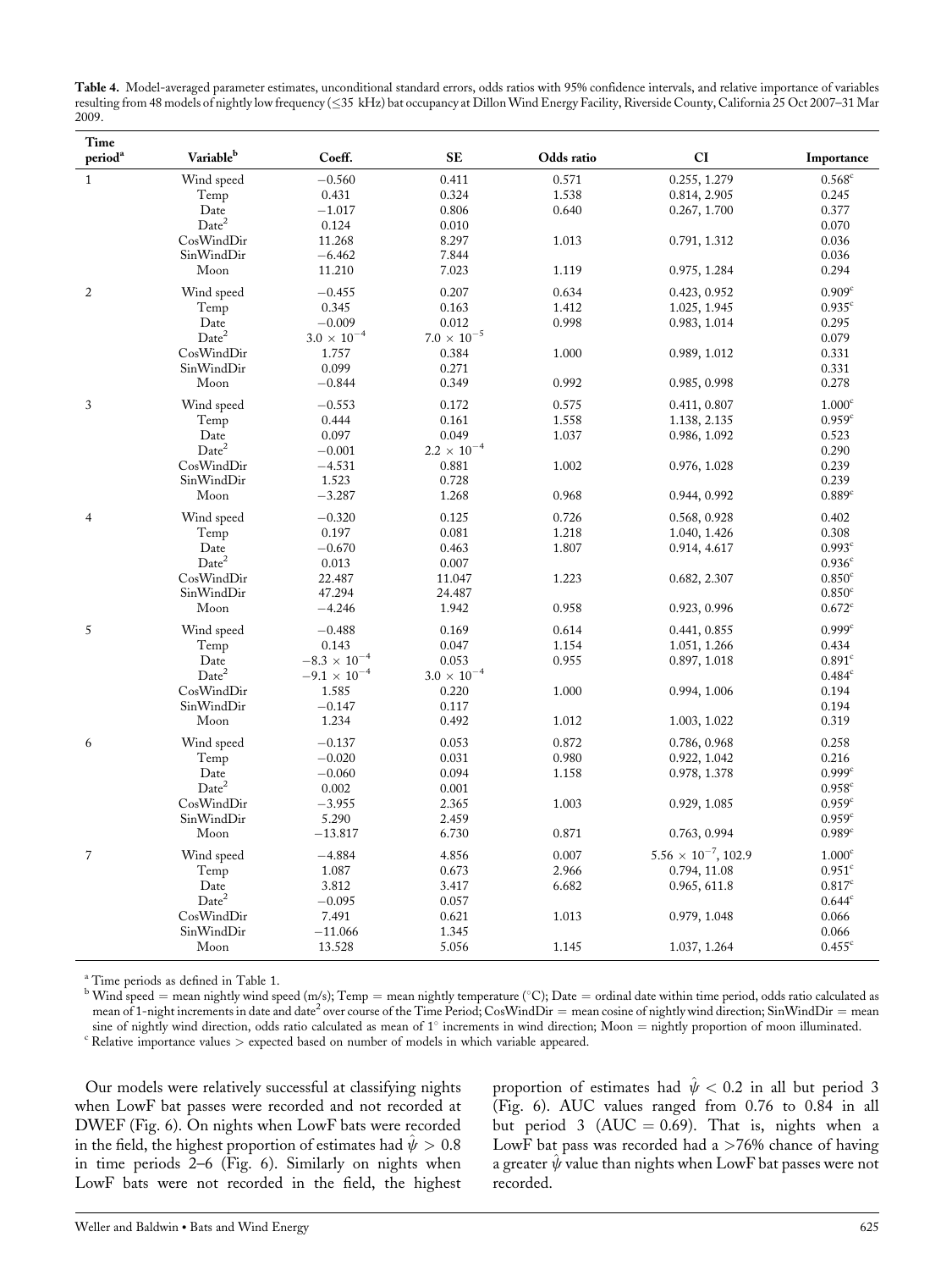

Figure 3. Comparisons of mean  $(\pm SE)$  wind speed (A) and temperature (B) on nights when low frequency (<35 kHz) bat passes were and were not recorded at Dillon Wind Energy Facility, Riverside County, California. Time periods as defined in Table 1.

### DISCUSSION

Bat activity levels at DWEF were low compared to other studies at wind energy facilities. Previous estimates of bat activity at wind energy facilities include: 0.78–14.81 migratory bat passes/dn in southern Alberta, Canada (Baerwald and Barclay 2009), >1.0 bat pass/dn during spring in western New York (Reynolds 2006), >18 bat passes/dn during autumn in south-central Wisconsin (Redell et al. 2006), and >3 bat passes/dn during autumn in south-central Pennsylvania (Arnett et al. 2006); all of which were greater than the highest seasonal LowF bat pass rate we documented (0.62 passes/dn in time period 3). Bat activity at DWEF was extremely low during winter (time periods 2 and 6), addressing 1 of our questions about bat activity patterns in this area, at least for this flat, windy, sparsely-vegetated site.

Despite low overall bat activity levels, we were able to build models that successfully predicted conditions when LowF bats were present. Our models confirmed results from studies of wind energy developments in other regions and habitats which have demonstrated that bat activity is generally higher at lower wind speeds and higher temperatures (Arnett et al. 2006, Redell et al. 2006, Reynolds 2006). Nevertheless, wind speed alone was only the top-ranked model in time period 1 and time period 2 was the only 1 in which the combination of mean wind speed and mean temperature was the top-ranked model. Although we found lower wind speeds and higher



Figure 4. Effects of wind speed (m/s) and temperature ( $\degree$ C) on modelaveraged probability of bat presence  $(\hat{\psi})$  at Dillon Wind Energy Facility, Riverside County, California. A) Time period 2 (16 Nov 2007–15 Feb 2008). B) Time period 3 (16 Feb 2008–17 May 2008). Temperature scaled to range of values observed during each time period.

temperatures associated with greater probabilities of presence in every time period, model performance generally increased with inclusion of additional variables (e.g., date and moon illumination). This suggests that using model-averaged parameter estimates for a broad suite of variables will provide better predictions of LowF bat presence than those limited to 1–2 variables. We created bivariate plots as a simple way of visualizing how variables with high relative importance influenced probability of presence and how their influence was often co-dependent (Figs. 4 and 5). However interactive visualization tools that allow users to visualize changes in  $\hat{\psi}$  in response to multiple variables are much more effective for understanding performance of models with multiple covariates (e.g., http://www.fs.fed.us/psw/topics/wildlife/ bat/batprob.shtml).

Our results highlight the importance of modeling conditions that explain bat activity on a seasonal basis. Not only were there marked differences in activity levels, but the top models and relative importance of explanatory variables differed among time periods. This is not surprising given that behavioral and energetic needs of bats change seasonally (Weller et al. 2009). For example, conditions conducive to foraging during summer may differ from those that favor migration during spring and autumn. Further, the ecological context of meteorological variables differs among seasons. For instance, a temperature of  $15^{\circ}$  C in February might be a relatively warm night, favoring bat activity, whereas the same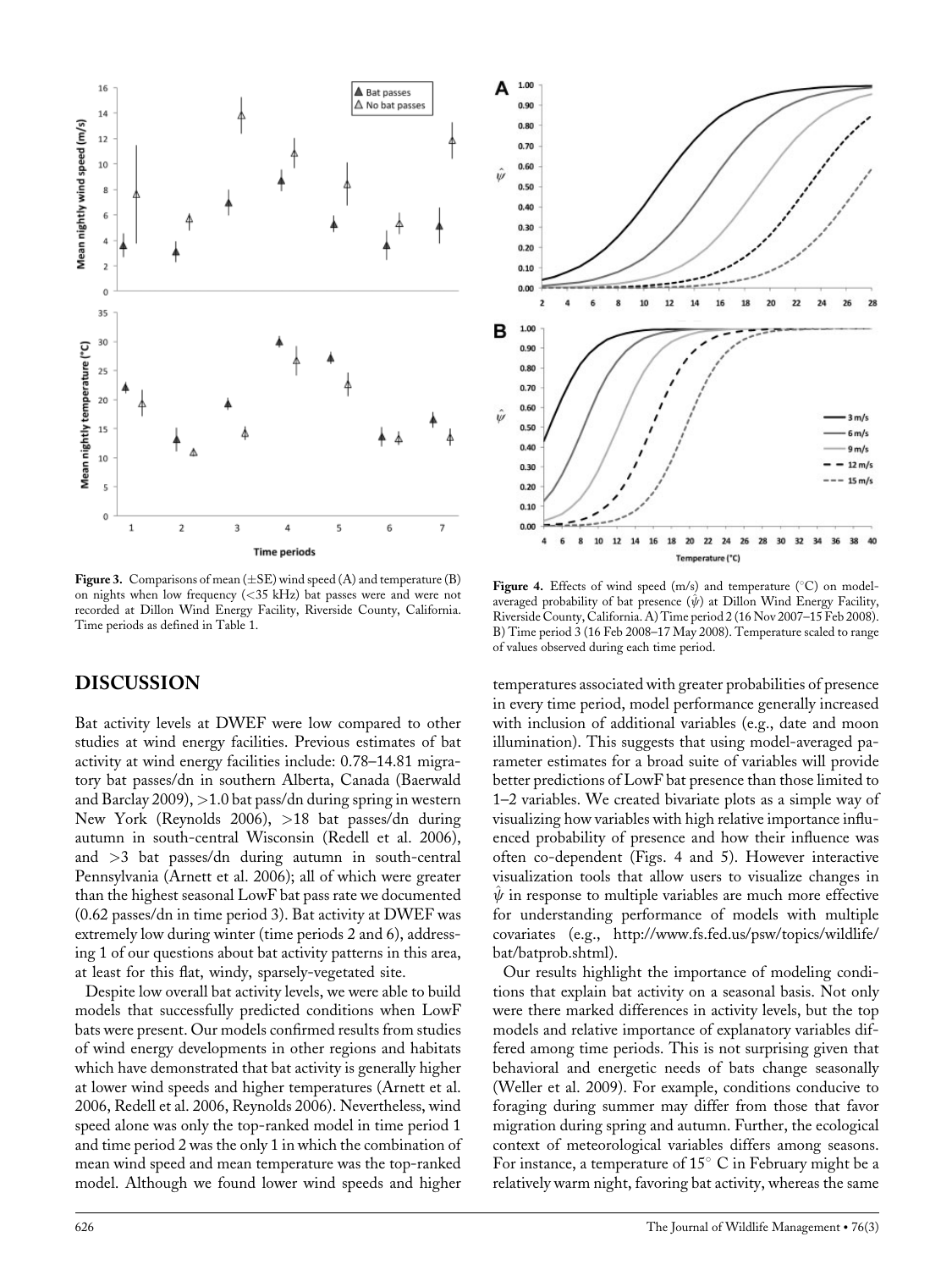

Figure 5. Effects of wind speed (m/s) and night within time period on model-averaged probability of bat presence  $(\hat{\psi})$  at Dillon Wind Energy Facility, Riverside County, California. A) Time period 3 (16 Feb 2008–17 May 2008). B) Time period 5 (17 Aug 2008–15 Nov 2008).

temperature in August may depress bat activity levels. Hence, although bat activity may be positively associated with ambient temperature in every season, model coefficients may differ markedly and season-specific models are likely to increase predictive power.

Although mean nightly wind speed was negatively associated with LowF bat presence in every time period, those periods with high occupancy estimates also had the highest mean wind speeds (i.e., periods 3 and 4), whereas periods with the lowest estimates had low mean wind speeds (periods 2 and 6). A similar result was observed in Alberta, Canada where highest bat activity levels were at the site with the lowest mean minimum temperature and second highest mean maximum wind speed among 7 sites evaluated (Baerwald and Barclay 2009). This suggests that nightly meteorological conditions, rather than mean seasonal (or annual) values will be better predictors of bat activity levels. Accordingly, we found that inclusion of ordinal date as a covariate improved model performance in several time periods. That is, there were changes in LowF bat presence within a time period that occurred irrespective of meteorological conditions. For example, probabilities of bat presence decreased as autumn progressed into winter (Fig. 5B). Changes in probability of bat presence within a time period could result from transitions in species composition or predominant activities (e.g., foraging vs. migration) of bats present in response to seasonal changes. Although explanations remain speculative, our results highlight the need to consider night within time period as a covariate in models of bat activity.

#### Modified Occupancy Approach

A site-occupancy analysis approach was a logical choice for us because LowF bat activity at DWEF was detected on a little over half (57%) of the nights and median number of LowF bat passes recorded per night ranged from 0 (periods 2,6) to 1.5 (period 1). Thus, it was sensible to reduce data from each detector night at DWEF to a detected/non-detected outcome and apply the site-occupancy approach. A similar approach should be applicable to other studies at wind energy facilities as they frequently report high proportions of nights when no bats were detected (Reynolds 2006, Baerwald and Barclay 2009). Further, a site-occupancy approach may be an effective way to model bat activity even at sites where bat activity levels are greater. In such cases, the threshold for what is considered a detection will require modification. For instance, detection (1) and non-detection (0) have been assigned according to whether number of bat passes or echolocation pulses were above or below pre-established thresholds (e.g., seasonal medians; Gorresen et al. 2008, 2009).

One advantage of the site-occupancy framework is that variability in detection rates among echolocation recorders is incorporated directly into models that attempt to explain bat activity with respect to covariates (e.g., meteorological conditions; MacKenzie et al. 2002). Activity patterns of bats are notoriously variable over both space and time and accounting for this variability is critical for obtaining credible estimates of activity (Hayes 1997, 2000; Weller 2007). Use of site occupancy approaches to analyze data collected by automated echolocation detection devices is not new (Yates and Muzika 2006; Gorresen et al. 2008, 2009). Nonetheless, our method of transposing the spatial and temporal components of the encounter history matrix was a unique modification of the conventional occupancy approach. Although we applied it to echolocation detectors, this modification should be more broadly applicable to any continuously operated equipment used to monitor ecological systems. Typically, monitoring program designs must weigh tradeoffs between spatial and temporal replication necessary to obtain estimates with desired levels of precision (MacKenzie and Royle 2005, Gorresen et al. 2008, Weller 2008). However, because echolocation detectors operate continuously we were able to focus solely on the number of detectors on site and the height at which to deploy them.

#### Detection Probabilities and Survey Effort

Detection probabilities of LowF bats varied both by time period and detector height with important implications for design of echolocation monitoring programs at wind energy facilities. Our results reflect patterns observed elsewhere that bat species that echolocate at lower frequencies are detected more frequently at greater heights above the ground (e.g.,  $\geq$ 30 m; Arnett et al. 2006, Baerwald and Barclay 2009, Collins and Jones 2009). Most migrant bat species in North America echolocate at low frequencies and are the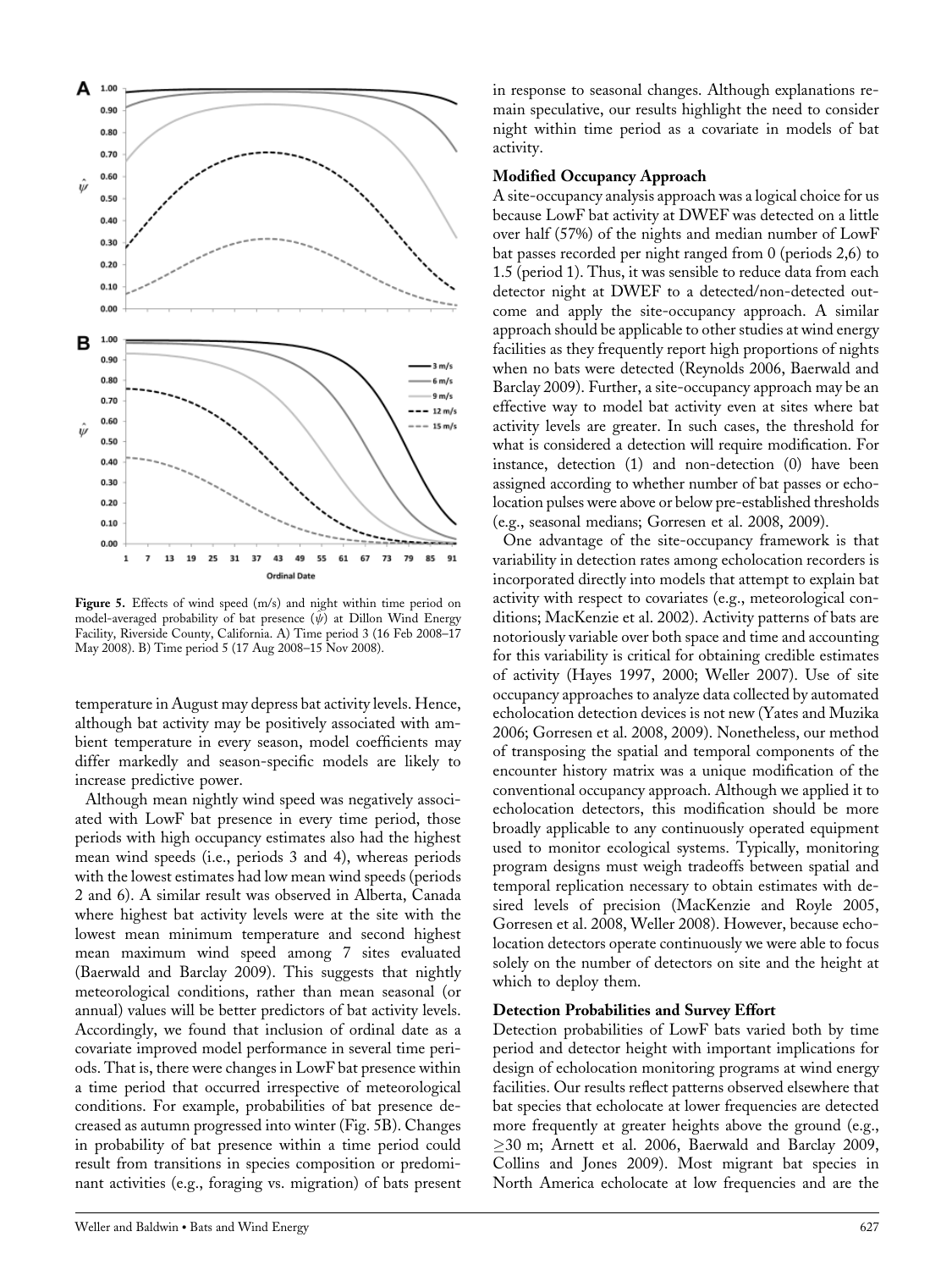

Figure 6. Distribution of model-averaged predicted probabilities of low frequency bat presence, on nights when bat passes were and were not recorded at Dillon Wind Energy Facility Riverside County California. A) Time period 2 (16 Nov 2007–15 Feb 2008). B) Time period 3 (16 Feb 2008–17 May 2008). C) Time period 4 (18 May 2008–16 Aug 2008). D) Time period 5 (17 Aug 2008–15 Nov 2008). E) Time period 6 (16 Nov 2008–15 Feb 2009).

species most impacted by wind energy development (Arnett et al. 2008). Hence, our findings contribute to a growing consensus that accurate characterization of migratory bat activity levels at wind energy facilities requires deployment of detectors well above ground level (Reynolds 2006, Kunz et al. 2007a). For instance, Baerwald and Barclay (2009) found a significant relationship between migratory bat activity measured at 30 m and fatalities at facilities with turbines >65 m tall but no relationship for activity measured at ground level.

Much less attention has been paid to the density of echolocation detectors that must be deployed to accurately characterize activity patterns of LowF bats. Even at a relatively small (40 MW), topographically and vegetatively homogenous facility, our deployment of 4 detectors at 52 m was only able to achieve a cumulative detection probability of 95% in 1 time period (period 3). Achieving 95% confidence in estimates may not be necessary to meet objectives at other wind energy facilities. However, we expect that most studies would desire detection probabilities greater than the approximately 30% we observed with single detectors at DWEF. Future work should assess density of detectors required to achieve robust estimates of bat presence or activity in other habitats and geographic regions.

#### Using Echolocation Monitoring to Inform Mitigations

We suggest that a model-based approach could be used to improve effectiveness and efficiency of mitigations for bat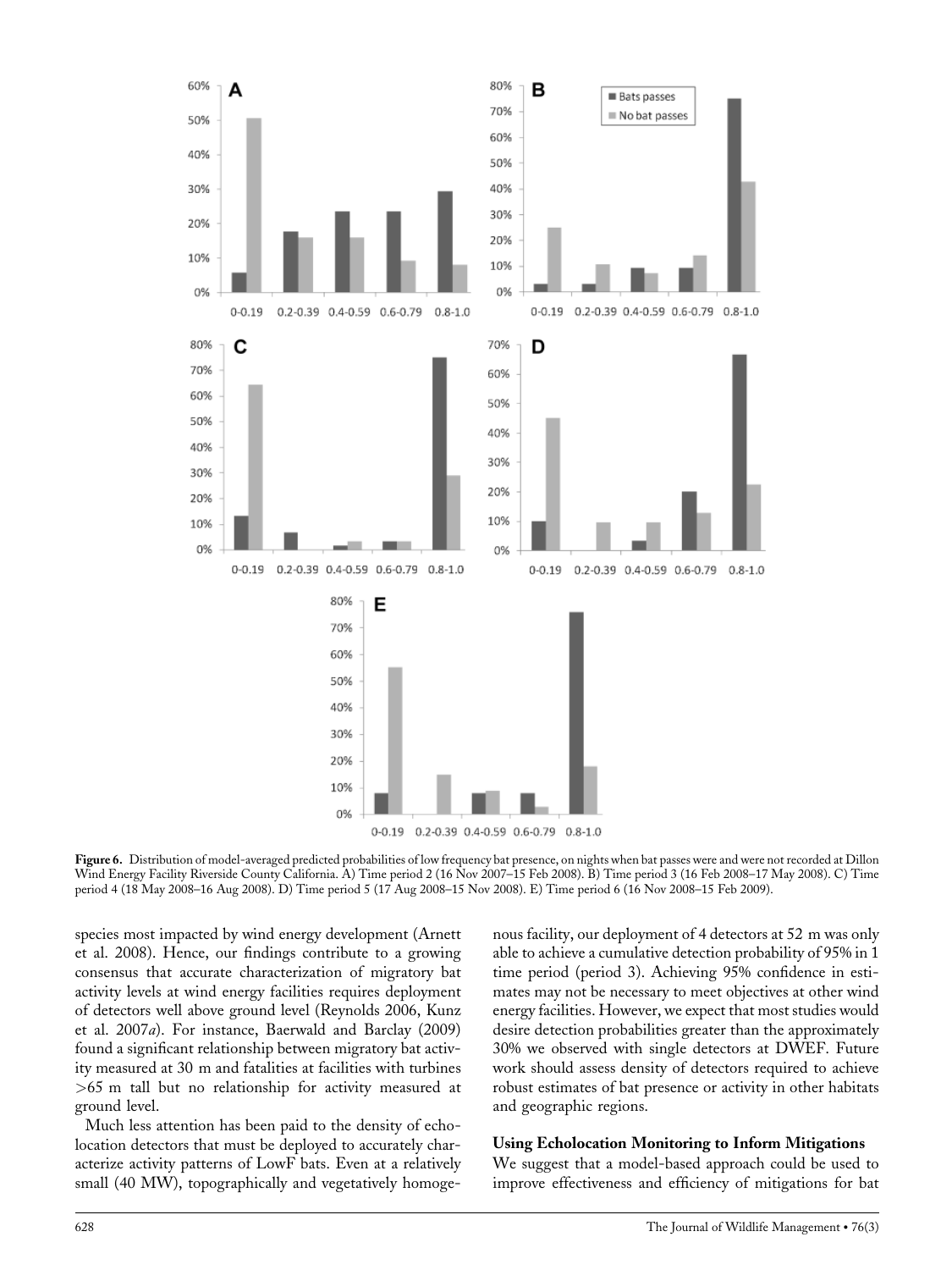fatalities at wind energy facilities. Previous studies have documented that increasing cut-in wind speeds from approximately 3 m/s to approximately 6 m/s resulted in about half as many bat fatalities with relatively modest reductions in power production (Baerwald et al. 2009, Arnett et al. 2011). Nevertheless, uncertainty remains regarding the costeffectiveness of changing turbine cut-in speeds to reduce bat fatalities (National Wind Coordinating Collaborative [NWCC] 2010). Our findings suggest that use of seasonspecific, multivariate models, rather than basing operational changes on wind speed alone, could decrease the amount of time that turbine operations must be changed to protect bats. For instance, during time period 5 there were 33 nights with mean wind speeds from 3–6 m/s (i.e., nights when turbine operations would be curtailed); though, only 19 of these nights had  $\hat{\psi} > 0.9$ . Hence, if  $\hat{\psi} > 0.9$  was selected as the value for which turbines were curtailed, this would result in 42% fewer nights of curtailment. In other words, a modelbased approach that prescribed changes in turbine operations based on a full suite of environmental conditions could minimize turbine shut down times.

Our models were relatively successful at classifying nights when LowF bat passes were recorded and were not recorded. Nevertheless, nights when LowF bat passes were not recorded at DWEF sometimes had high  $\hat{\psi}$  values (Fig. 6). This result was not entirely unexpected because  $\psi$  will always be greater than observed levels of presence because it accounts for non-detection (MacKenzie et al. 2002). Nevertheless, we were surprised at the proportion of nights when LowF bat passes were not recorded at DWEF with  $\dot{\psi} > 0.8$ . Our models' prediction of bat presence on nights on which we did not record bats may be troubling for those wishing to base changes in turbine operations on models of echolocation activity. That said, our comparisons of observed data to model predictions were similar to other studies which considered their models to have sufficient predictive power to inform management decisions (Zielinski et al. 2006, Dunk and Hawley 2009). Uncertainty is systemic in the modeling of biological systems and individual data points will not always conform to predictions. The key question becomes how best to incorporate model uncertainty into management actions. In our case, basing curtailment on too low a threshold for bat presence (e.g.,  $\hat{\psi} > 0.5$ ) would increase turbine downtime, whereas selection of too high a threshold (e.g.,  $\dot{\psi} > 0.95$ ) may result in additional fatalities that reduce perceived benefits of curtailment.

This paper does not prescribe a particular number of fatalities, bat passes, or model probability levels (e.g.,  $\dot{\psi} > X$ ) that should trigger mitigation actions. It does describe a scientific process that can be followed to predict conditions when bat presence, and presumably fatality risk, is highest. Arnett et al. (2011) demonstrated the technical feasibility of altering turbine operations, in response to wind conditions, on a nightly basis to reduce bat fatalities. Thus, it should be feasible to program turbine operations to respond to a wider suite of environmental variables. Although our models are more complicated and would require additional programming to implement, costs should be quickly recovered

through reduced losses of power generation time. In the future, installation of echolocation detectors directly within turbine nacelles and programming shutdowns to occur when levels of bat activity exceed pre-determined thresholds, in real-time, may offer an even more focused and direct mitigation alternative. Nevertheless, a model-based solution to calculating the costs of doing so, based on bat echolocation patterns recorded on site, would remain a useful tool.

Model-based approaches to informing mitigations will not be effective if the environmental conditions that predict bat activity vary greatly from year to year. Our study was not designed to evaluate inter-annual variation in bat activity. Winter, which had the lowest occupancy rates, was the only season in which we sampled over 2 complete time periods. Nevertheless, applying model results from full time periods 2, 3, and 5 to subsequent (time period 6) or partial (time periods 7 and 1) time periods resulted in AUC values of 0.65, 0.69, and 0.89, respectively. This provides some indication that our models were reasonably robust to inter-annual variation in conditions that predict bat activity. Multiple years of pre-construction echolocation monitoring will improve understanding of seasonal bat activity patterns and the environmental conditions used to predict them.

A model-based approach to prescribing mitigations is predicated on the assumption that there is a strong positive relationship between bat activity, as measured by echolocation recorders, and bat fatalities. Validity of this assumption has yet to be conclusively demonstrated and in some cases questioned (Cryan and Brown 2007, Cryan and Barclay 2009). Our study was not designed to explicitly test this assumption and statistical comparisons were not possible because we did not know on which night fatalities occurred. Nevertheless, the following observations provide cautious support for its validity. Bat echolocation activity at DWEF was low but corresponded well with the magnitude, timing, and species composition of bat fatalities found during a separate study of the first year of operations (Chatfield et al. 2009). Weekly and bi-weekly fatality searches, corrected for searcher efficiency and scavenger removal, resulted in an estimate of 2.17 bat fatalities/MW/year (90% CI: 1.37– 3.41; Chatfield et al. 2009). This places DWEF on the low end of observed fatality rates in North America (Arnett et al. 2008, NWCC 2010) and is consistent with the low echolocation activity rates we observed. The 21 observed bat fatalities were comprised by T. brasiliensis  $(n = 10)$ , L. xanthinus  $(n = 3)$ , L. cinereus  $(n = 2)$ , E. fuscus ( $n = 1$ ), N. femorosaccus ( $n = 1$ ), and 4 bats of undetermined species. The relative contribution of these species roughly corresponds to the proportion of echolocation recordings we were able to assign to each of these species. In particular, T. brasiliensis accounted for the largest proportion of fatalities and echolocation recordings assigned to species. Further, most fatalities were observed in either autumn ( $n = 16$ ) or spring ( $n = 2$ ; Chatfield et al. 2009) which corresponds well with peaks in echolocation activity in our study. Echolocation activity of LowF bats during the week prior to observation of a fatality was twice as high (0.54 passes/dn, SD = 0.52,  $n = 12$ ) than in weeks prior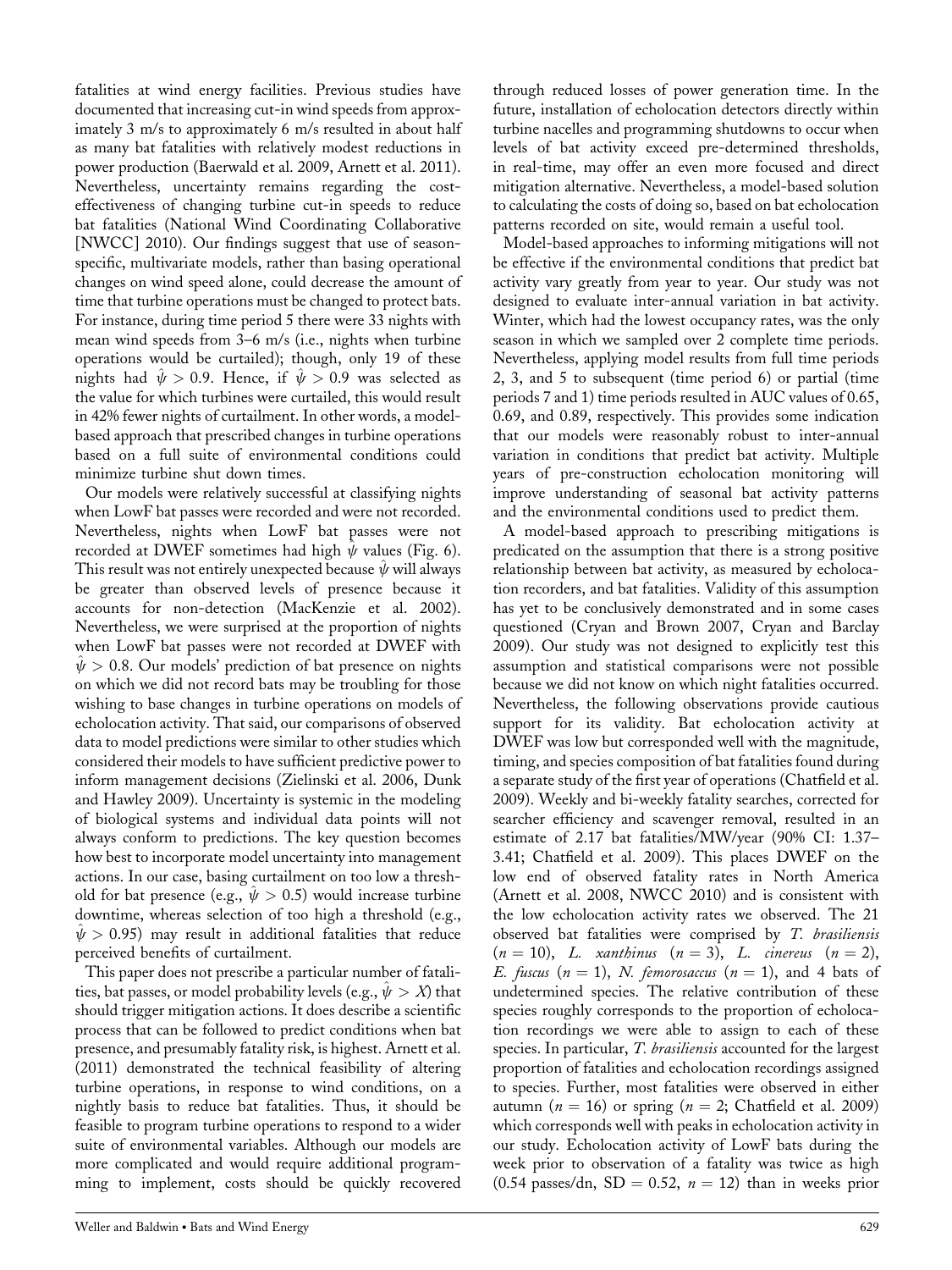to a survey in which no fatalities were observed (0.23 bat passes/dn,  $SD = 0.39$ ,  $n = 42$ ). Further, for 13 of 17 fatalities identified to species, we assigned  $\geq 1$  bat pass to that species during the week prior to it being found as a fatality. We only identified 5 L. xanthinus bat passes, yet 4 of these were recorded during the week prior to observation of L. xanthinus bat fatality.

These findings contribute to a growing notion that echolocation monitoring, if properly conducted, may provide a reliable index to expected bat fatality levels at wind energy facilities (Kunz et al. 2007a, Baerwald and Barclay 2009). Establishing a link between pre-construction echolocation monitoring and expected fatality levels once turbines are built and operational is more difficult because bats may be attracted to turbines (Cryan and Brown 2007, Kunz et al. 2007b, Horn et al. 2008). Although timing of our study was such that we could not fully address this question, there was no obvious trend in patterns of bat presence or activity to indicate bat activity patterns changed in response to presence of turbines on site. However, the location of DWEF near a large existing wind energy development may have dampened any attraction effect relative to facilities sited in previously undeveloped areas. Consequently, evaluating links between pre-construction bat activity and fatality rates across a variety of locations and habitats should remain a monitoring and research priority.

# MANAGEMENT IMPLICATIONS

Our findings suggest that combining data from thoughtfully deployed, continuously operated, echolocation detectors with meteorological data is an effective way to predict presence of LowF bats at wind energy facilities. In fact, though echolocation monitoring is frequently used as a tool to predict where risk to bats might be high, its more effective use may be to predict when risks are high. In other words, echolocation monitoring may be at least as important for informing mitigations (e.g., changes in turbine operations) as it is for avoiding sites that may pose greater risk to bats. Importantly, because monitoring of bat echolocation activity, in addition to meteorological conditions, has become standard practice at proposed wind energy facilities, the components necessary to model bat activity are now available from most facilities. A key consideration is that detectors must be placed at heights suitable for detecting bats at greatest risk and in sufficient densities to accurately characterize bat activity levels. We found that 4–14 detectors at an elevation of 52 m were required to achieve a 95% detection probability for LowF bats at a 40 MW wind energy facility in the southern California desert. We suspect that similar densities of detectors would be required to describe LowF bat activity at other wind energy facilities of similar size, in homogenous habitats, of the southwestern United States. Further work is necessary to quantify effective detector heights and densities in other habitats and geographic regions.

# ACKNOWLEDGMENTS

This paper is dedicated to the memory of Andy Linehan, Iberdrola Renewables, whose vision and leadership on the issue set a standard for balancing renewable energy development with wildlife conservation. This work was funded by the California Energy Commission, Public Interest Energy Research program contract no. CEC-500-01-032, Iberdrola Renewables, and the Bats and Wind Energy Cooperative. We thank J. Chong, E. Elias J. Garwood, C. Ogan, J. Rechel, E. Russell, and M. Schirmacher for assistance in the field. E. Arnett, Bat Conservation International, provided helpful advice and support in all phases of the project from inception through manuscript review. J. Crescenti, C. Lee, S. McMahon-Parsons, and T. Hoffbuhr of Iberdrola Renewables each helped facilitate important aspects of the study. A. Chatfield and W. Erickson of WEST Inc. provided fatality results. J. Werren assisted in figure creation and B. Howard with database design and management. W. Zielinski, E. Arnett, 3 reviewers, and 2 editors provided comments that improved the manuscript.

# LITERATURE CITED

- Arnett, E. B., W. K. Brown, W. P. Erickson, J. K. Fiedler, B. L. Hamilton, T. H. Henry, A. Jain, G. D. Johnson, J. Kerns, R. R. Koford, C. P. Nicholson, T. J. O'Connell, M. D. Piorkowski, and R. D. Tankersley, Jr. 2008. Patterns of bat fatalities at wind energy facilities in North America. Journal of Wildlife Management 72:61–78.
- Arnett, E. B., J. P. Hayes, and M. M. P. Huso. 2006. An evaluation of the use of acoustic monitoring to predict bat fatality at a proposed wind facility in south-central Pennsylvania. An annual report submitted to the Bats and Wind Energy Cooperative. Bat Conservation International, Austin, Texas, USA.
- Arnett, E. B., M. M. Huso, M. R. Schirmacher, and J. P. Hayes. 2011. Altering turbine speed reduces bat mortality at wind-energy facilities. Frontiers in Ecology and the Environment 9:209–214.
- Baerwald, E. F., and R. M. R. Barclay. 2009. Geographic variation in activity and fatality of migratory bats at wind energy facilities. Journal of Mammalogy 90:1341–1349.
- Baerwald, E. F., J. Edworthy, M. Holder, and R. M. R. Barclay. 2009. A large-scale mitigation experiment to reduce bat fatalities at wind energy facilities. Journal of Wildlife Management 73:1077–1081.
- Barclay, R. M. R., E. F. Baerwald, and J. C. Gruver. 2007. Variation in bat and bird fatalities at wind energy facilities: assessing the effects of rotor size and tower height. Canadian Journal of Zoology 85:381–387.
- Batschelet, E. 1981. Circular statistics in biology. Academic, New York, New York, USA.
- Boyce, M. S., P. R. Vernier, S. E. Neilsen, and F. K. A. Schmiegelow. 2002. Evaluating resource selection functions. Ecological Modelling 157:281– 300.
- Burnham, K. P., and D. R. Anderson. 2002. Model selection and multimodel inference: a practical information-theoretic approach. Springer, New York, New York, USA.
- Chatfield, A., W. Erickson, and K. Bay. 2009. Avian and bat fatality study, Dillon Wind-Energy Facility, Riverside County, California. Western Ecosystems Technology, Inc., Cheyenne, Wyoming, USA.
- Collins, J., and G. Jones. 2009. Differences in bat activity in relation to bat detector height: implications for bat surveys at proposed windfarm sites. Acta Chiropterologica 11:343–350.
- Cryan, P. M. 2003. Seasonal distribution of migratory tree bats (Lasiurus and Lasionycteris) in North America. Journal of Mammalogy 84:579– 593.
- Cryan, P. M., and R. M. R. Barclay. 2009. Causes of bat fatalities at wind turbines: hypotheses and predictions. Journal of Mammalogy 90:1330– 1340.
- Cryan, P. M., and A. C. Brown. 2007. Migration of bats past a remote island offers clues toward the problem of bat fatalities at wind turbines. Biological Conservation 139:1–11.
- Drewitt, A. L., and R. H. W. Langston. 2006. Assessing the impacts of wind farms on birds. Ibis 148:29–42.